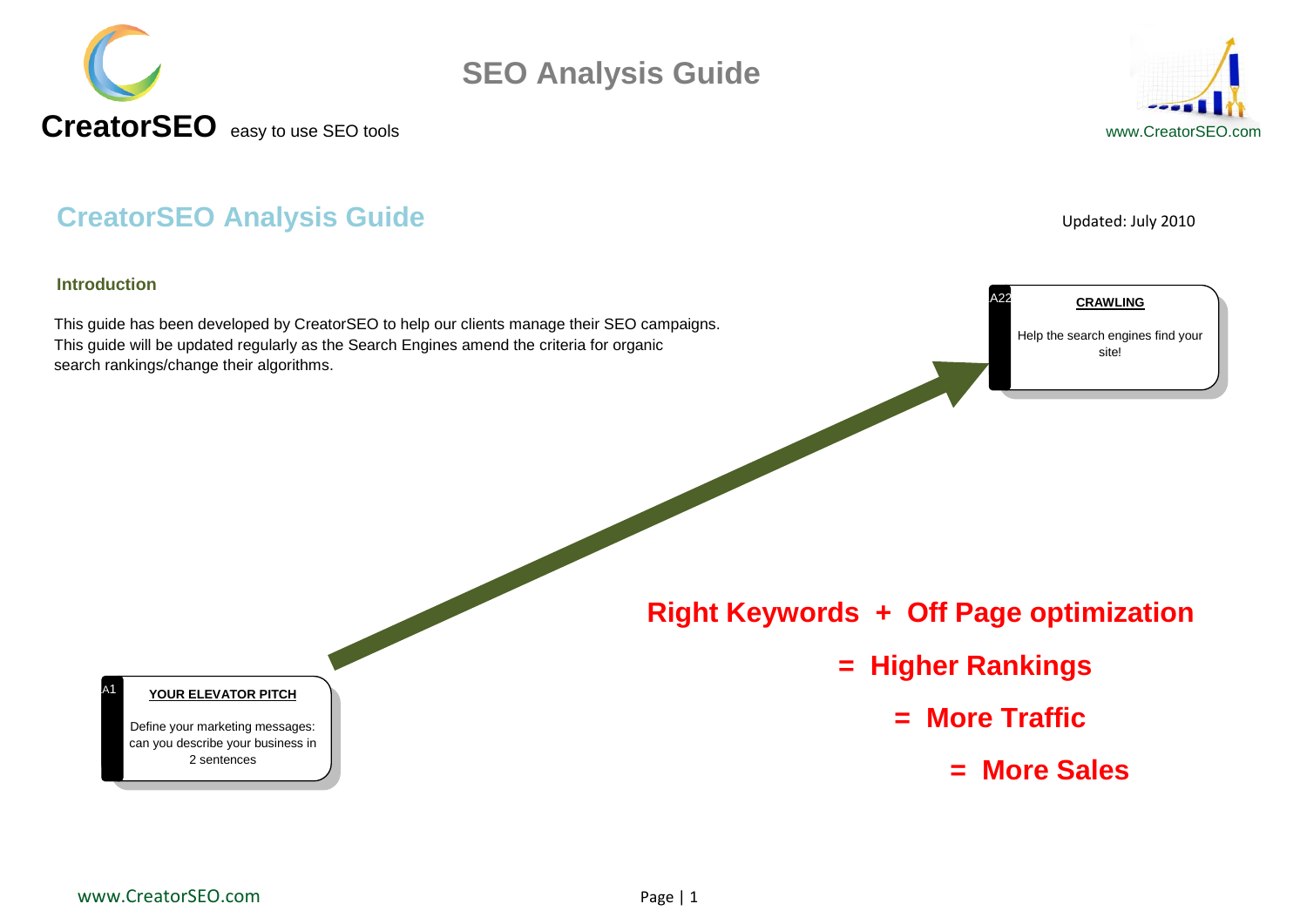



#### <span id="page-1-0"></span>**The SEO Analysis Guide**

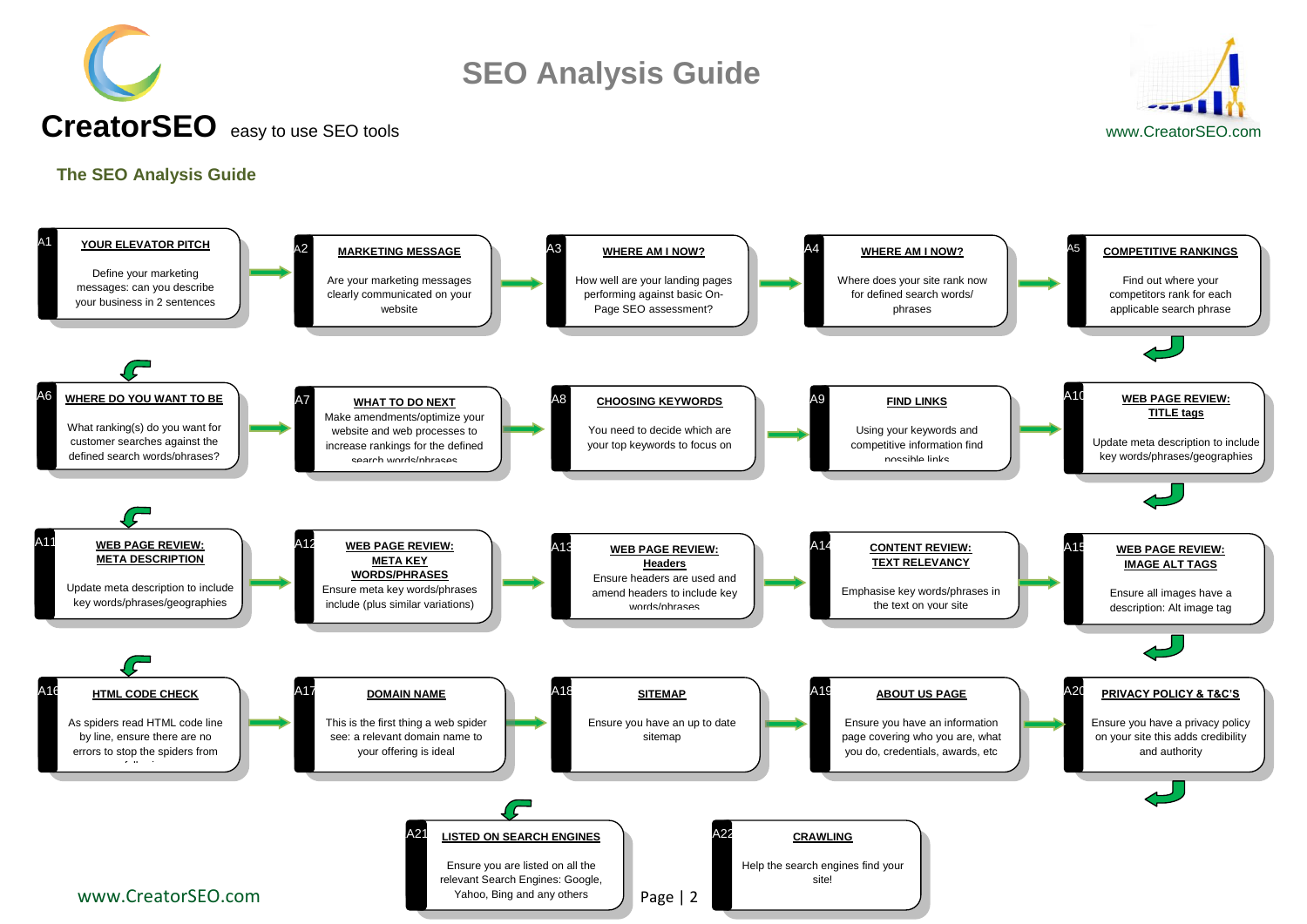



#### Table of Contents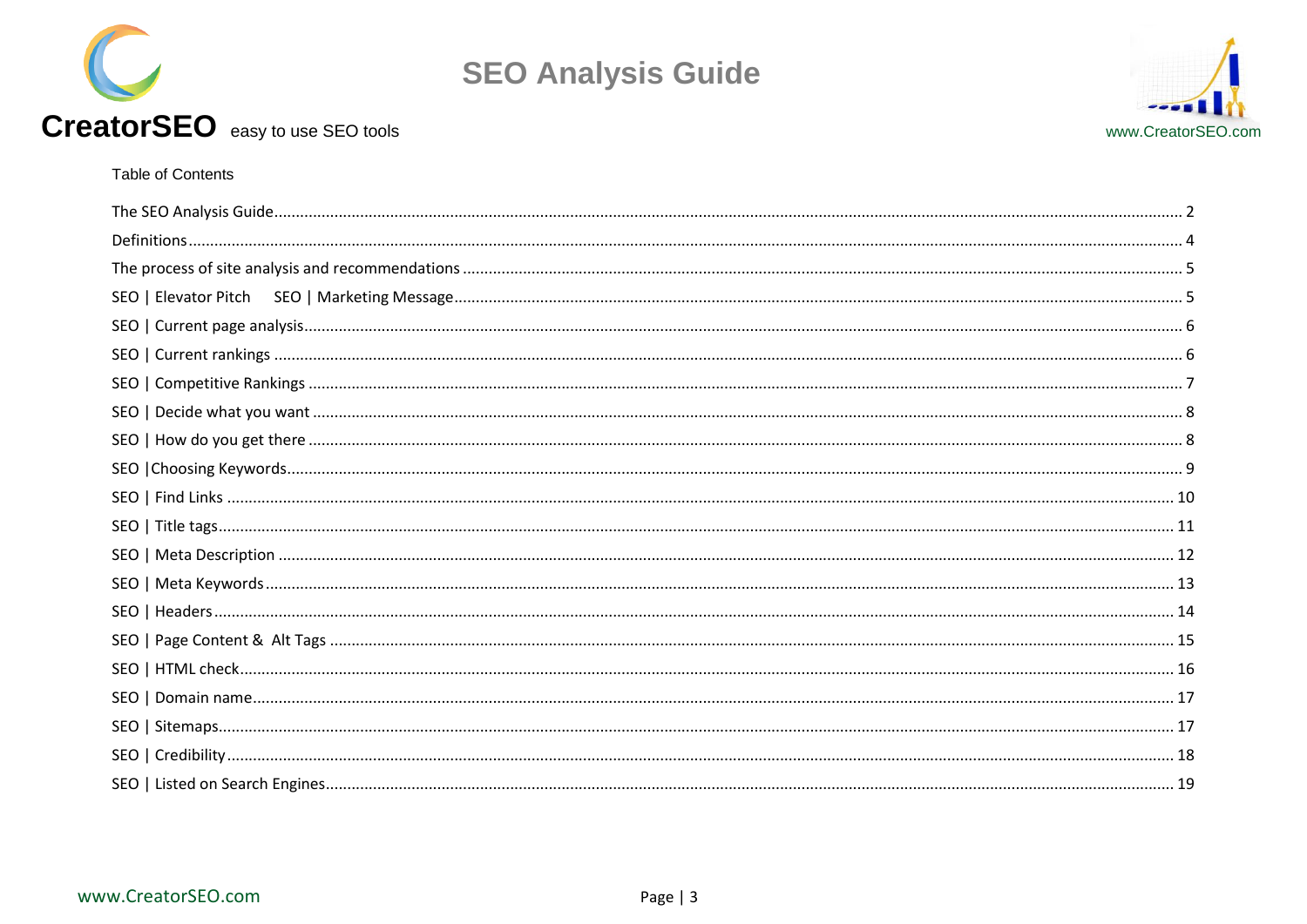



#### <span id="page-3-0"></span>**Definitions**

| <b>Inbound Link</b>          | Key for internet marketing / search engine optimization (SEO). Also known as backlink, backward link or backlinks. Inbound links are<br>all of the links on other websites that direct traffic to your site. Inbound links can improve your site's search rankings, particularly if<br>they contain anchor text keywords relevant to your site.   |  |  |  |  |  |
|------------------------------|---------------------------------------------------------------------------------------------------------------------------------------------------------------------------------------------------------------------------------------------------------------------------------------------------------------------------------------------------|--|--|--|--|--|
| <b>Keywords</b>              | Also known as search terms or query terms. Keywords are the word(s) and/or phrase(s) a user searches while using the internet:<br>these words make sure that you can be found! Keywords are the terms your customer or potential visitor uses when they type in a<br>search box (Google, Bing, Yahoo, etc.)                                       |  |  |  |  |  |
|                              | A Search Engine Results Page (SERP) ranks indexed sites against the relevant terms.                                                                                                                                                                                                                                                               |  |  |  |  |  |
|                              | Often large organisations make the mistake of using their own unique keyword terms or acronyms: then they wonder why their site<br>traffic is low.                                                                                                                                                                                                |  |  |  |  |  |
| <b>Keyword Phrases</b>       | Keywords phases typically contain between 2 to 5 keywords. These are the phrases that visitors would typically use in search queries<br>to find your website.                                                                                                                                                                                     |  |  |  |  |  |
| <b>Keyword Length</b>        | A longer search phrase is directly associated with better targeting and increased traffic. Most good keyword phrases are generally 2 to<br>5 words. As you add more content/pages to your site; you need to know and analyse your keywords especially for the landing pages.<br>Make sure you have the right keywords/phrases on the right pages. |  |  |  |  |  |
| <b>Keyword Marketing</b>     | Very important for internet marketing / search engine optimization (SEO). Keyword marketing is the promotion of keyword optimized<br>pages (words and links).                                                                                                                                                                                     |  |  |  |  |  |
| Keyword<br><b>Submission</b> | Very important for internet marketing / search engine optimization (SEO). Usually used in relation to pay-per-click. Keyword<br>submission incorporates the selection, bid cost assessment and budgeting that users carry out when reviewing advertising networks.                                                                                |  |  |  |  |  |
| <b>Landing Page</b>          | Very important for internet marketing / search engine optimization (SEO). The landing page is the page that a visitor "lands" on after<br>selecting a search engine listing, link, banner ad and so on. The landing page may or not be the site's homepage. Well designed<br>landing pages will improve conversion rates.                         |  |  |  |  |  |
| Link                         | Very important for internet marketing / search engine optimization (SEO). Also known as a HTML link. A hyperlink is an image or<br>portion of text that when clicked transfers you to another location either within/outside of the site.                                                                                                         |  |  |  |  |  |
| Page Rank                    | Internet marketing / search engine optimization (SEO) metric. Page Rank is an analysis algorithm developed by Google that rates a<br>page based on its importance and content.                                                                                                                                                                    |  |  |  |  |  |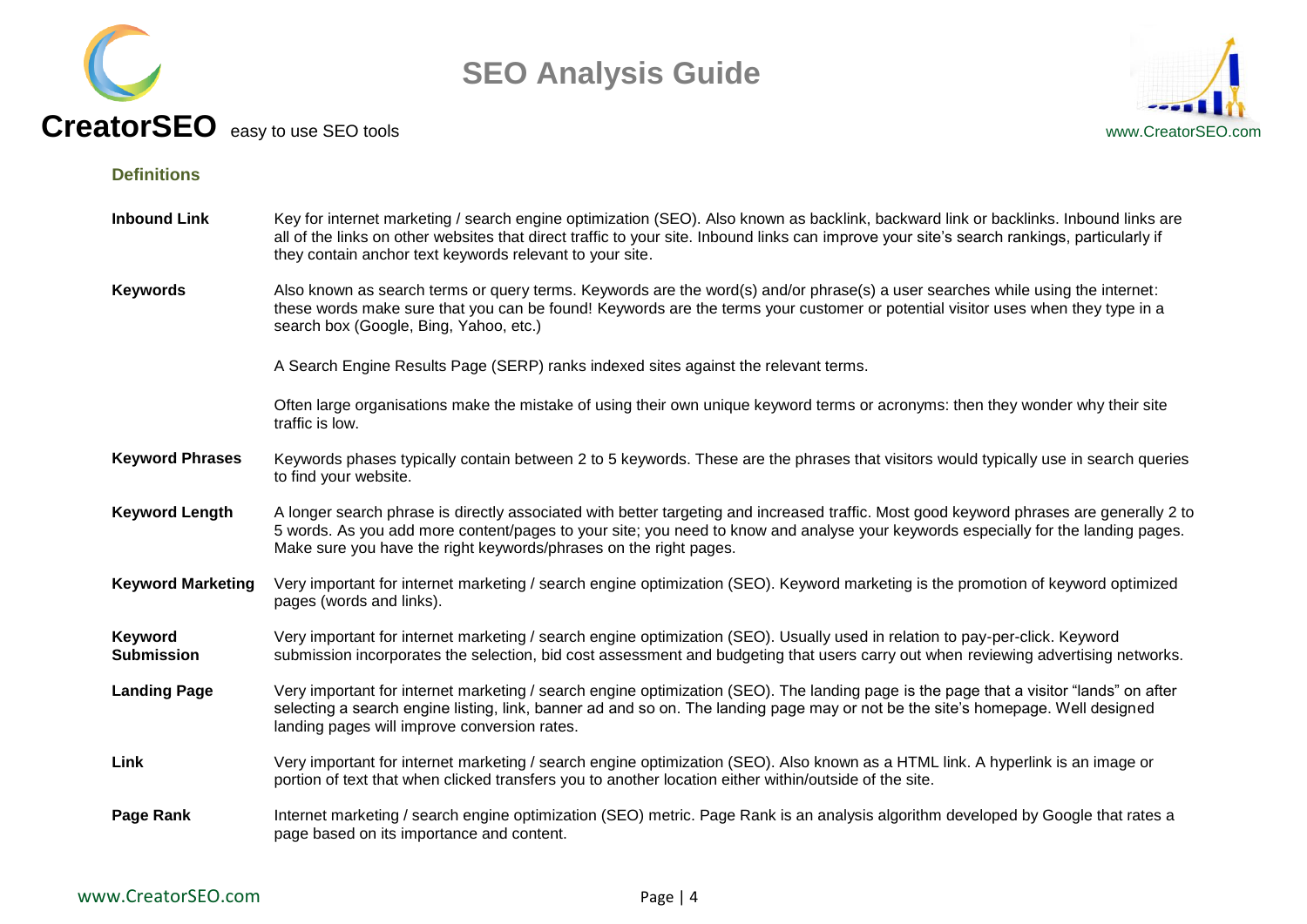



#### <span id="page-4-0"></span>**The process of site analysis and recommendations**

Before you begin any SEO / Internet marketing campaign you must know what you would like to achieve. Sounds simple, so what do you need to do?

Remember getting high rankings on the search engines is all about knowing what your competitors are doing and then for you to do better!

<span id="page-4-1"></span>

|                                             | <b>Process step</b>                                                                                        | <b>Explanation</b>                                                                                                                                                                                                                                                                                                                                                                                                                                                      |
|---------------------------------------------|------------------------------------------------------------------------------------------------------------|-------------------------------------------------------------------------------------------------------------------------------------------------------------------------------------------------------------------------------------------------------------------------------------------------------------------------------------------------------------------------------------------------------------------------------------------------------------------------|
| <b>SEO   Elevator</b><br><b>Pitch</b>       | YOUR ELEVATOR PITCH<br>Define your marketing messages:<br>can you describe your business in<br>2 sentences | In 2 sentences, describe/sell the service/product that you are offering to potential customers.<br>A1<br>An elevator pitch is often a single and key part of your marketing program. It should be both<br>succinct and compelling. An effective elevator pitch could include:<br>A description of your offering and why it is needed (benefits)<br>An explanation to why you are the right supplier (key differentiators and skills)<br>And a hook to generate interest |
| SEO  <br><b>Marketing</b><br><b>Message</b> | <b>MARKETING MESSAGE</b><br>Are your marketing messages<br>clearly communicated on your<br>website         | Your potential customers need to clearly get your marketing message(s) from your website. Your<br>site (meta title, meta description, keywords and phrases, content, and so on) need to be<br>consistent and support your elevator pitch.                                                                                                                                                                                                                               |
|                                             |                                                                                                            |                                                                                                                                                                                                                                                                                                                                                                                                                                                                         |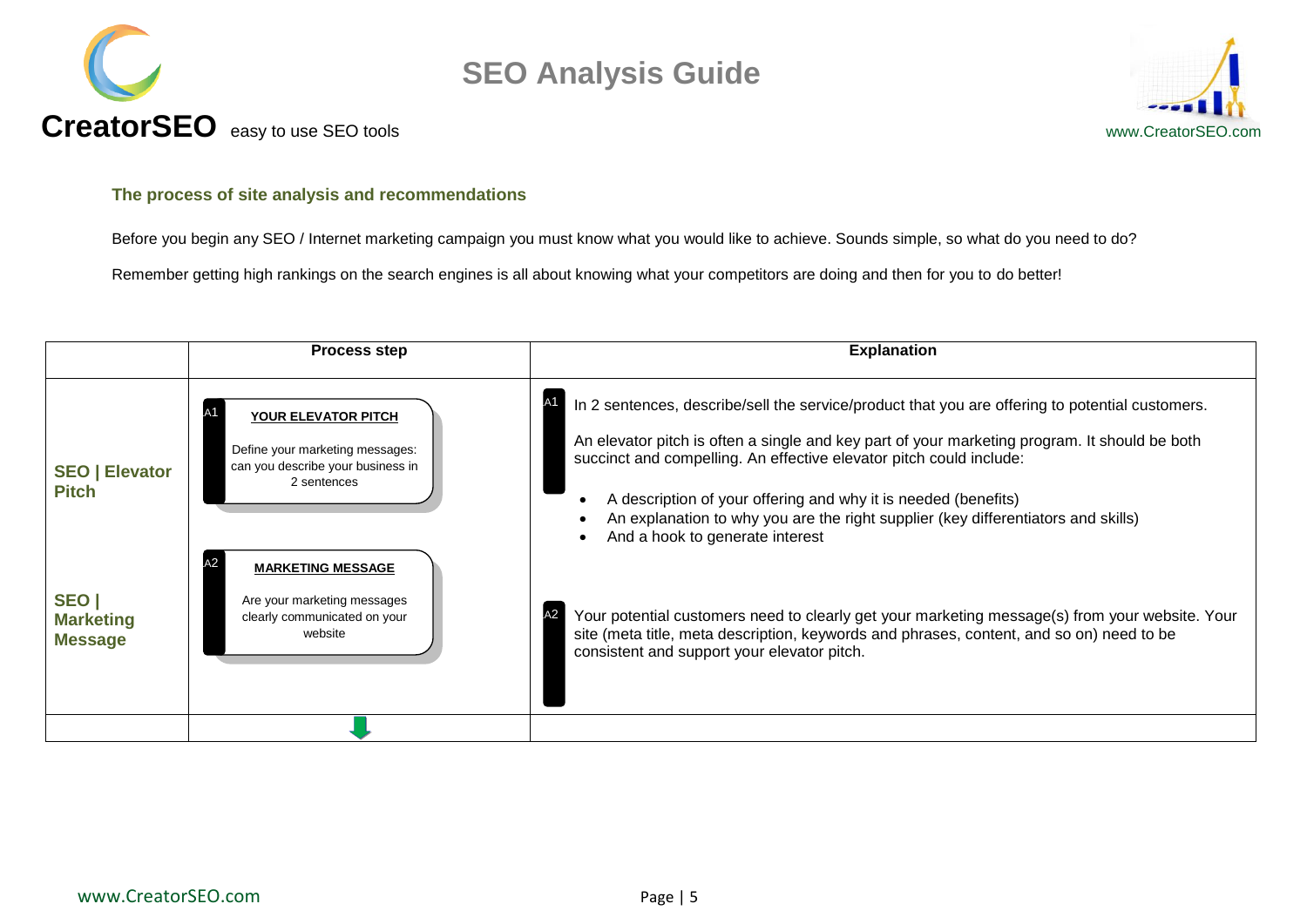



# **CreatorSEO** easy to use SEO toolswww.CreatorSEO.com

<span id="page-5-1"></span><span id="page-5-0"></span>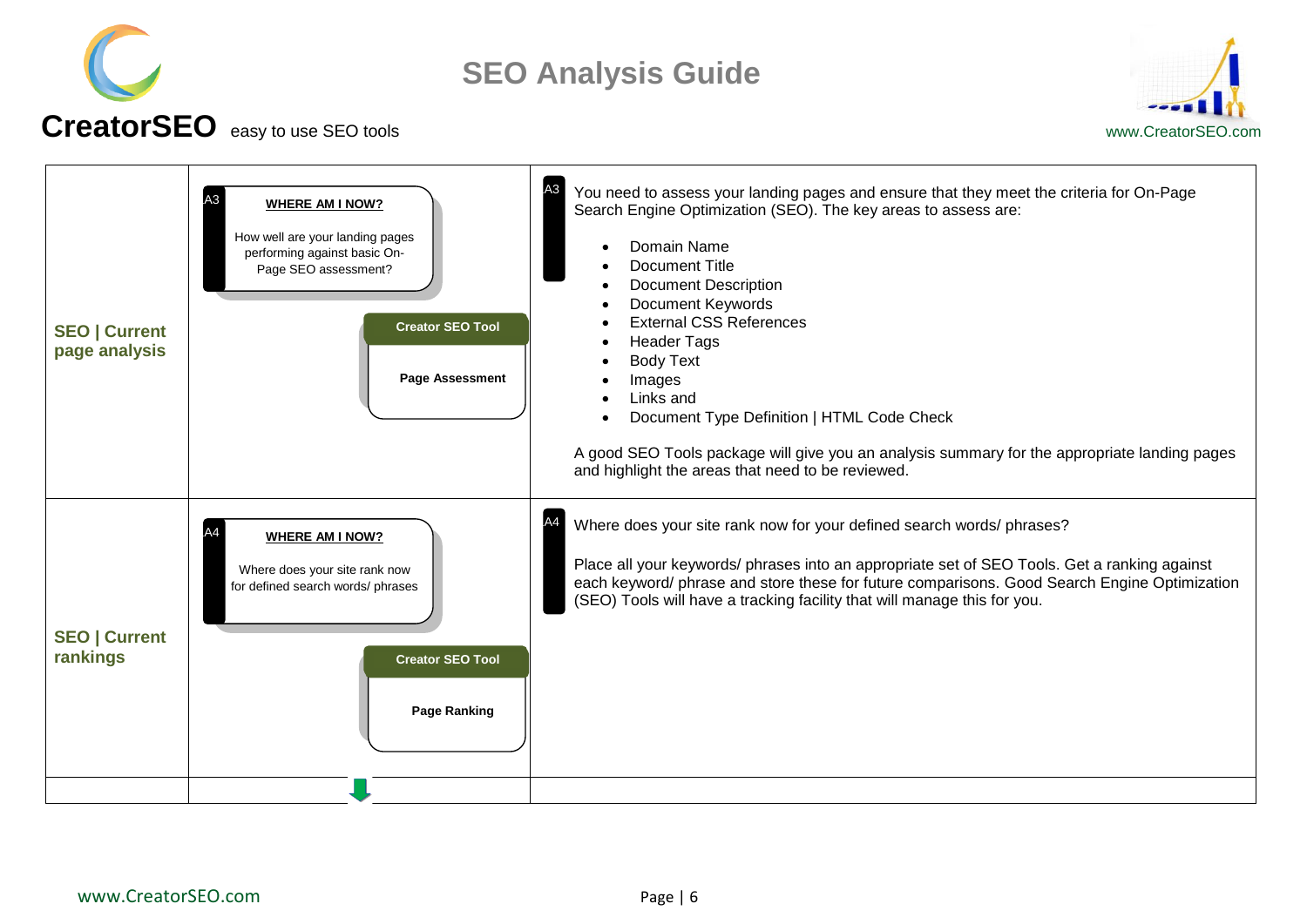



<span id="page-6-0"></span>

|                                       | <b>COMPETITIVE RANKINGS</b><br>Find out where your competitors<br>rank for each applicable search<br>phrase | A <sub>5</sub>         | phrases for competitive research.<br>some engines which are used specifically in your country or industry.                       |                        |              |                |                | Now that you have identified the real competition; you need to get a base line. Run a ranking<br>check for each search engine for all of your applicable search terms: your SEO keywords and<br>You would typically check the rankings for the competition in Google, Bing and Yahoo, and maybe |
|---------------------------------------|-------------------------------------------------------------------------------------------------------------|------------------------|----------------------------------------------------------------------------------------------------------------------------------|------------------------|--------------|----------------|----------------|-------------------------------------------------------------------------------------------------------------------------------------------------------------------------------------------------------------------------------------------------------------------------------------------------|
|                                       | <b>Creator SEO Tool</b><br>Competitor<br><b>Assessment</b>                                                  |                        | URL/ Web page<br>address                                                                                                         | Competitor<br>Name     | Google       | <b>Bing</b>    | Yahoo          |                                                                                                                                                                                                                                                                                                 |
|                                       |                                                                                                             |                        |                                                                                                                                  | <b>Search Phrase 1</b> |              |                |                |                                                                                                                                                                                                                                                                                                 |
|                                       |                                                                                                             |                        | www.seo.au                                                                                                                       | Your site              | 3            |                | 1              |                                                                                                                                                                                                                                                                                                 |
|                                       |                                                                                                             |                        | www. seo tools .fl                                                                                                               | Competitor 1           | 2            | 4              | 3              |                                                                                                                                                                                                                                                                                                 |
| SEO                                   |                                                                                                             |                        | www.seo.nw                                                                                                                       | Competitor 2           | $\mathbf{1}$ | 2              | 5              |                                                                                                                                                                                                                                                                                                 |
| <b>Competitive</b><br><b>Rankings</b> |                                                                                                             |                        |                                                                                                                                  |                        |              |                |                |                                                                                                                                                                                                                                                                                                 |
|                                       |                                                                                                             | <b>Search Phrase 2</b> |                                                                                                                                  |                        |              |                |                |                                                                                                                                                                                                                                                                                                 |
|                                       |                                                                                                             |                        | www.seo.au                                                                                                                       | Your site              | 2            | 3              | $\overline{2}$ |                                                                                                                                                                                                                                                                                                 |
|                                       |                                                                                                             |                        | www. seo tools .eu                                                                                                               | Competitor 4           | $\mathbf{1}$ | $\mathbf{1}$   | $\overline{2}$ |                                                                                                                                                                                                                                                                                                 |
|                                       |                                                                                                             |                        | www.seo.ey                                                                                                                       | Competitor 5           | 3            | 6              | $\mathbf{1}$   |                                                                                                                                                                                                                                                                                                 |
|                                       |                                                                                                             |                        |                                                                                                                                  |                        |              |                |                |                                                                                                                                                                                                                                                                                                 |
|                                       |                                                                                                             |                        | <b>Search Phrase 3</b>                                                                                                           |                        |              |                |                |                                                                                                                                                                                                                                                                                                 |
|                                       |                                                                                                             |                        | www.seo.au                                                                                                                       | Your site              | $\mathbf{1}$ | $\overline{2}$ | $\overline{2}$ |                                                                                                                                                                                                                                                                                                 |
|                                       |                                                                                                             |                        | www. seo tools .eu                                                                                                               | Competitor 1           | 2            | $\mathbf{1}$   | $\mathbf{1}$   |                                                                                                                                                                                                                                                                                                 |
|                                       |                                                                                                             |                        | www.seo.ey                                                                                                                       | Competitor 5           | $\mathbf{3}$ | 3              | 2              |                                                                                                                                                                                                                                                                                                 |
|                                       |                                                                                                             |                        |                                                                                                                                  |                        |              |                |                |                                                                                                                                                                                                                                                                                                 |
|                                       |                                                                                                             |                        | Refer to the CreatorSEO Competitor SEO Process guide for a full overview on how to<br>manage your SEO and beat your competition. |                        |              |                |                |                                                                                                                                                                                                                                                                                                 |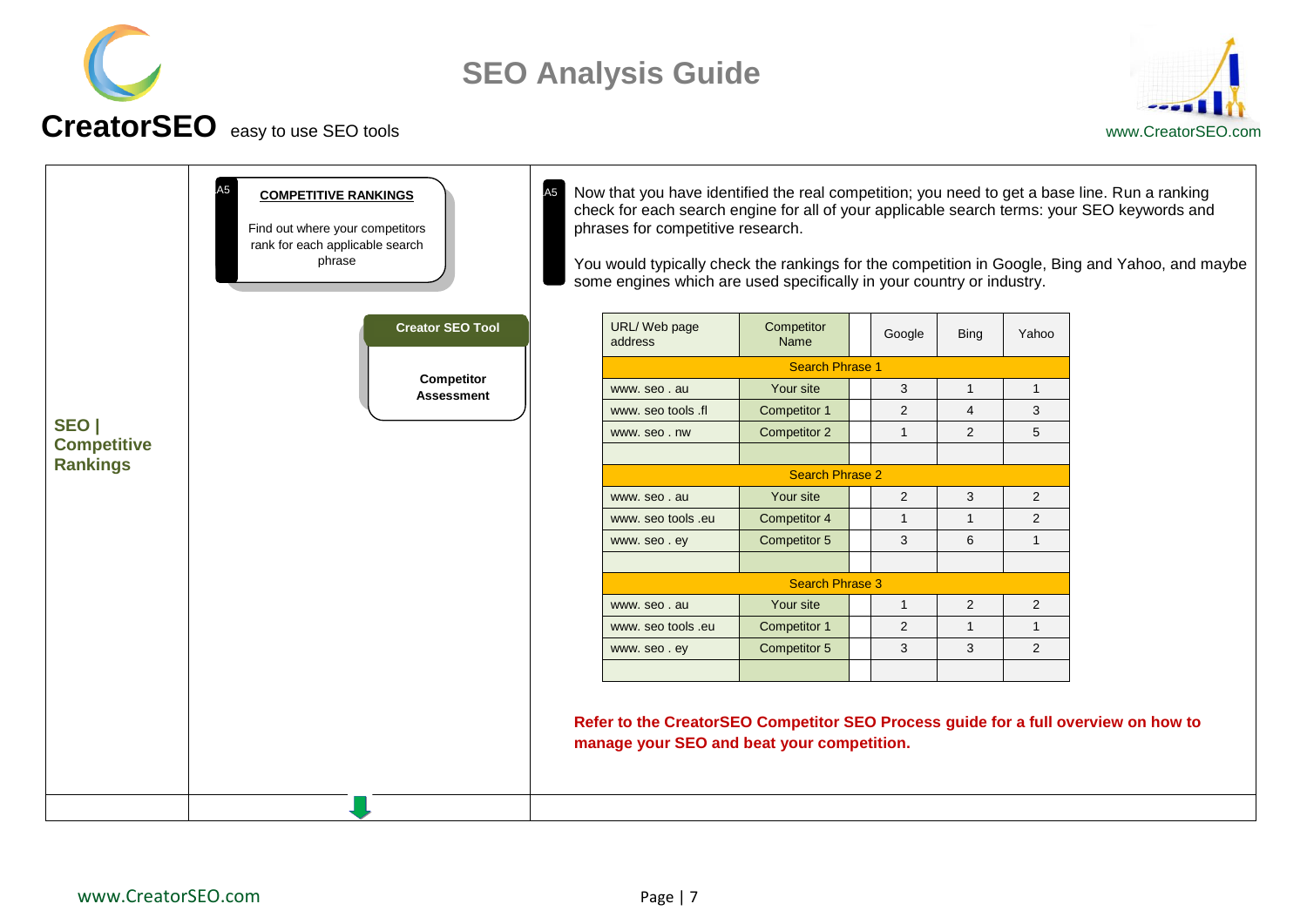



<span id="page-7-1"></span><span id="page-7-0"></span>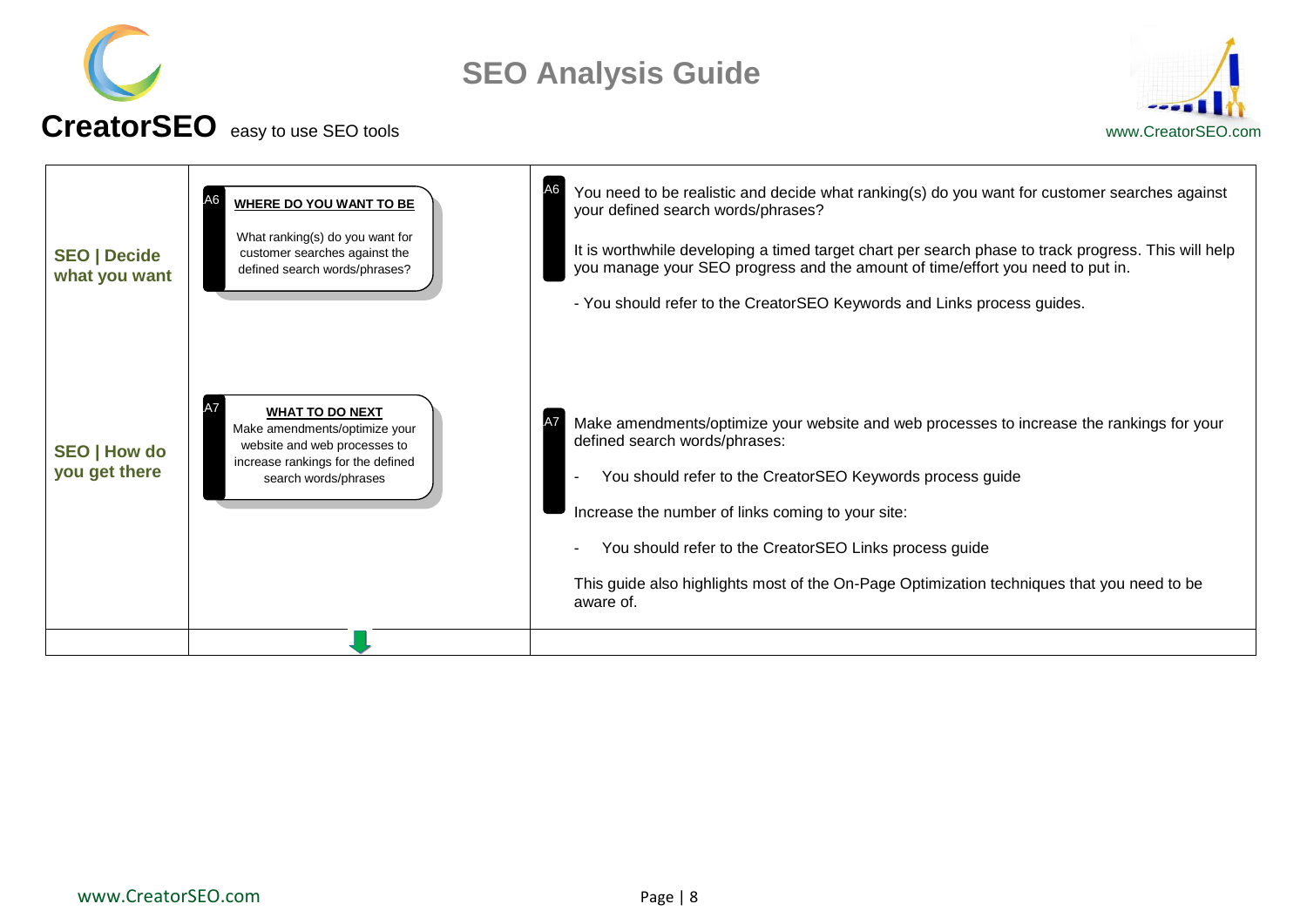



#### <span id="page-8-0"></span>**SEO |Choosing Keywords** You cannot optimize 100"s of keywords per landing page. The ultimate goal at this stage is to end up with very tightly focused groups of keywords that will be optimized most effectively on your website. Single-word search queries generally produce the highest volume of results but have the lowest amount of conversions/targeted traffic. Many users of the internet start a search with single-word keywords which usually yield poor results. They then keep refining (adding more words, modifiers and so on) their search till they find the right word combination(s) to give them the results they are looking for. **Your job is to predict the right word (keywords) combinations and rank highly for these.** Two and three word search queries are used by users of the internet in far greater numbers than single keywords: targeting. Therefore you should put your optimization efforts into multiple-word phrases. Optimizing these phrases will result in higher traffic volumes to your site and a higher conversion rate. **Keyword Stemmed endings and Targeting modifiers:** Remember you can add these to your core terms to make more keywords. Stemmed variations of the core terms/keywords are often what are used by your customers when they are searching. The combination of keywords and stemmed variations may also yield significant results. **Localization:** Broad non-localized phrases will increase traffic but these may not bring the right customers. By localizing your keywords, this is effectively targeting a specific market that usually has a greater return on investment. You need to review all the keywords and decide which ones are of higher importance to your customers and generate more conversions for you. You need to identify the keywords that provide the best opportunities and will have a more immediate impact on your traffic and conversions. **Refer to the CreatorSEO Keywords process guide. A8** CHOOSING KEYWORDS **CHOOSING** You need to decide which are your top keywords to focus on **Keyword Difficulty Creator SEO Tool**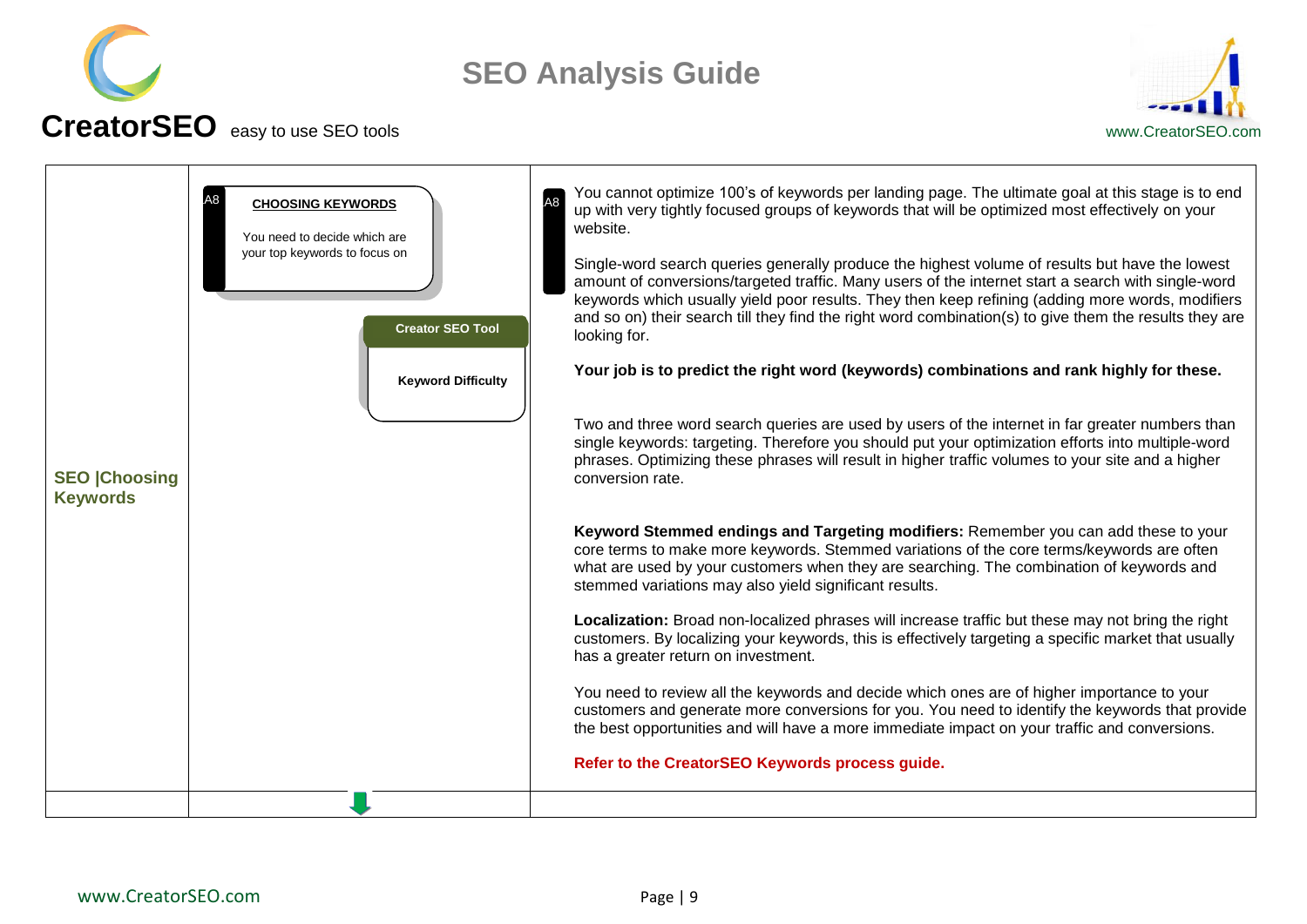



#### **CreatorSEO** easy to use SEO toolswww.CreatorSEO.com

<span id="page-9-0"></span>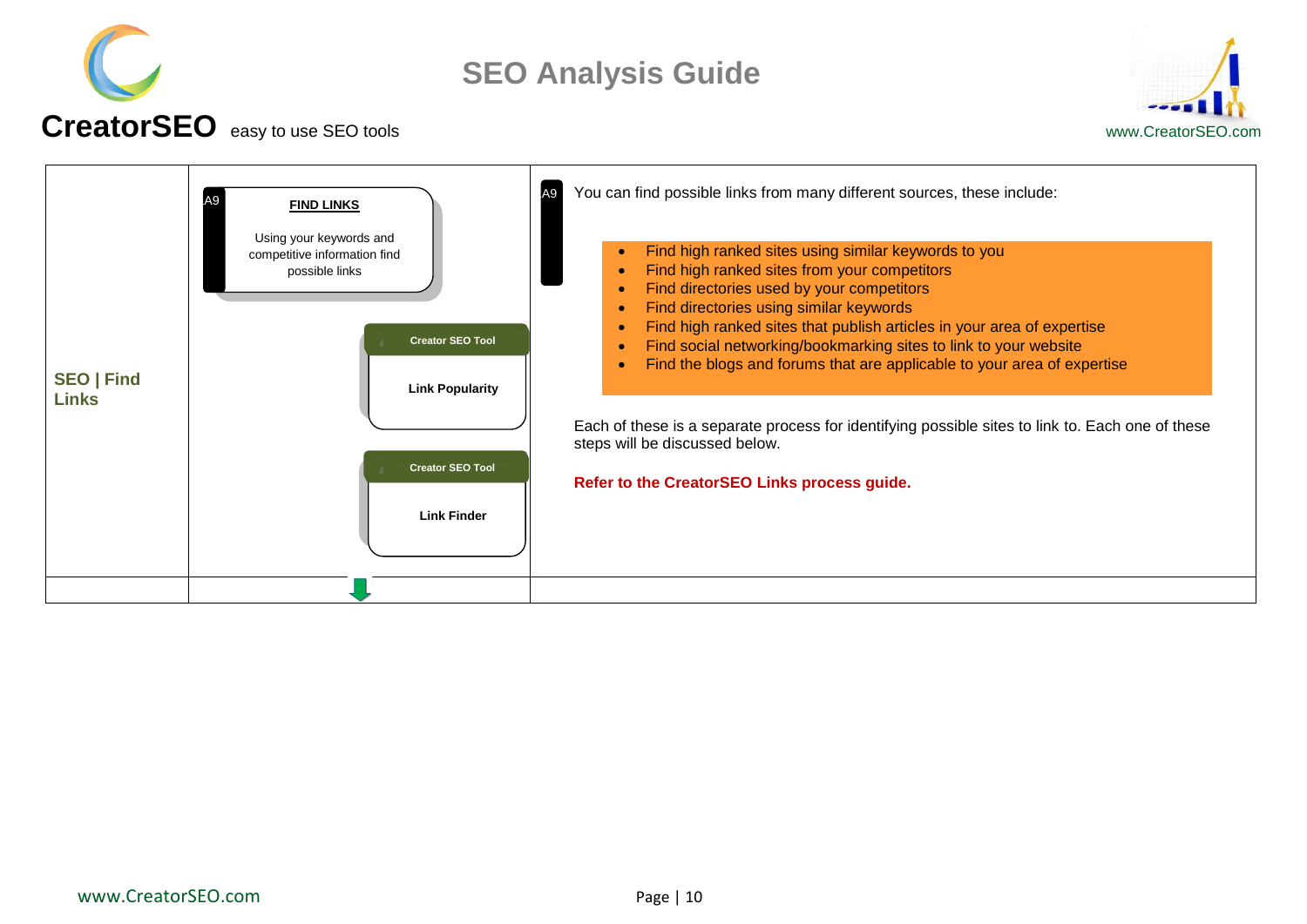



#### <span id="page-10-0"></span>**SEO | Title tags** The title tag helps searchers find your site. The Title tag is within the header of an XHTML document that defines the title of the webpage that will appear in the browser toolbar. A title tag is required in all HTML/XHTML documents/webpages. If you right click on your mouse (while on your webpage), select "view source" to see the source code for this page. Some sites may have this source hidden; use the CreatorSEO "Page Assessment' Tool to find the Title tag. You will see near the top for example <meta name="title" content="Creator SEO Search Engine Optimization Tools improve your rankings" />. In certain content management systems you will be able to update this, if not you will need to get your local IT/web development support to update this for you. Use **keywords** and/or your brand at the beginning or end of your title tag. When choosing the keywords to include in a title tag: use as many as possible, i.e. those that are completely relevant to the particular page. Above all keep in mind the search terms that your audience use to reach your site. Limit your title tag to a maximum of 65 characters (including spaces). If you want to get more than one message across in a title tag you can split these using a divider i.e. 'I' or an arrow '>' or hyphen '-'. At CreatorSEO, we have found it useful to use the same title tag as Header (H1) on a page: focuses the keywords and shows consistency. A10 **WEB PAGE REVIEW:** New York 10 **TITLE tags** Update meta description to include key words/phrases/geographies **Page Assessment Creator SEO Tool**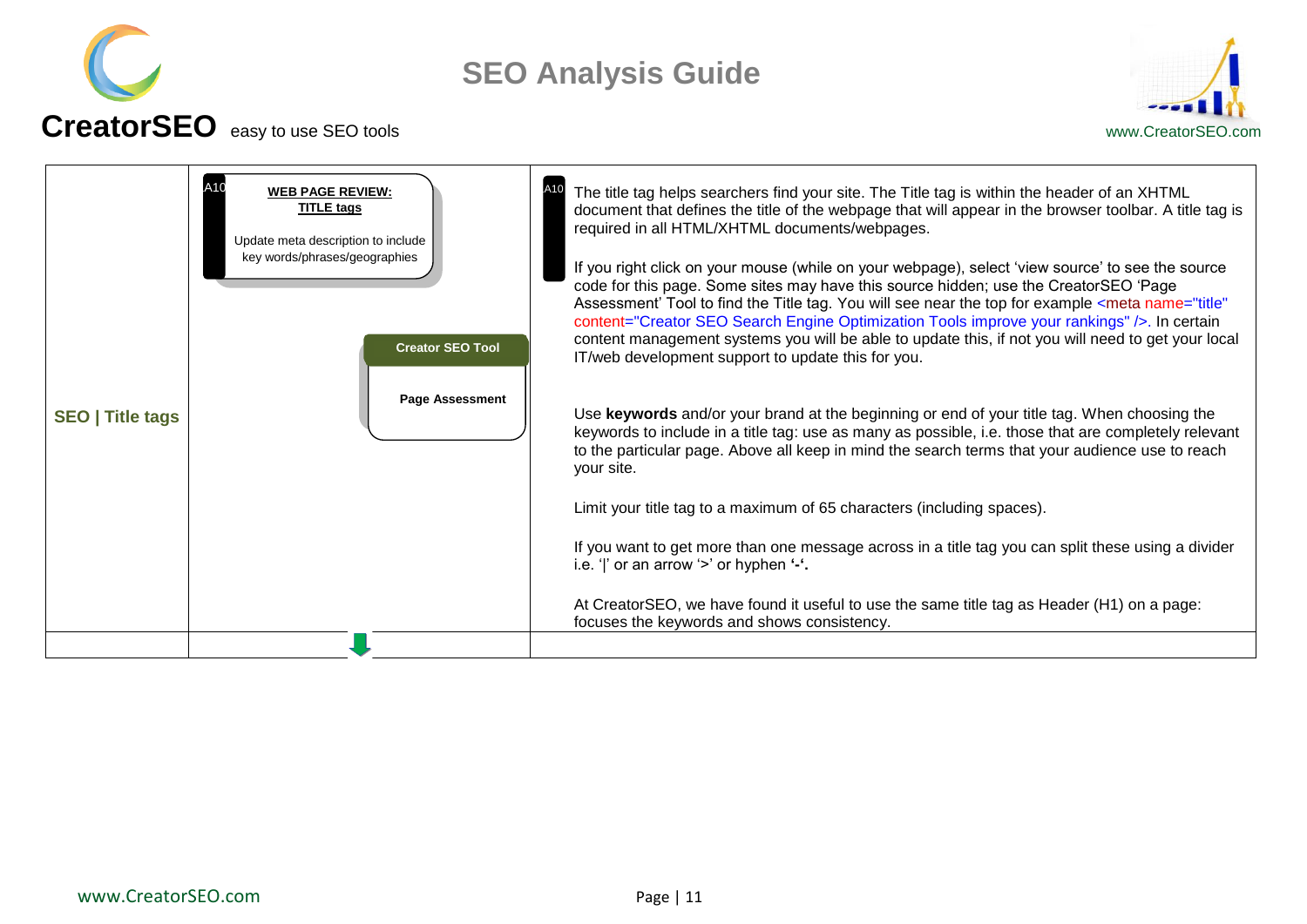



<span id="page-11-0"></span>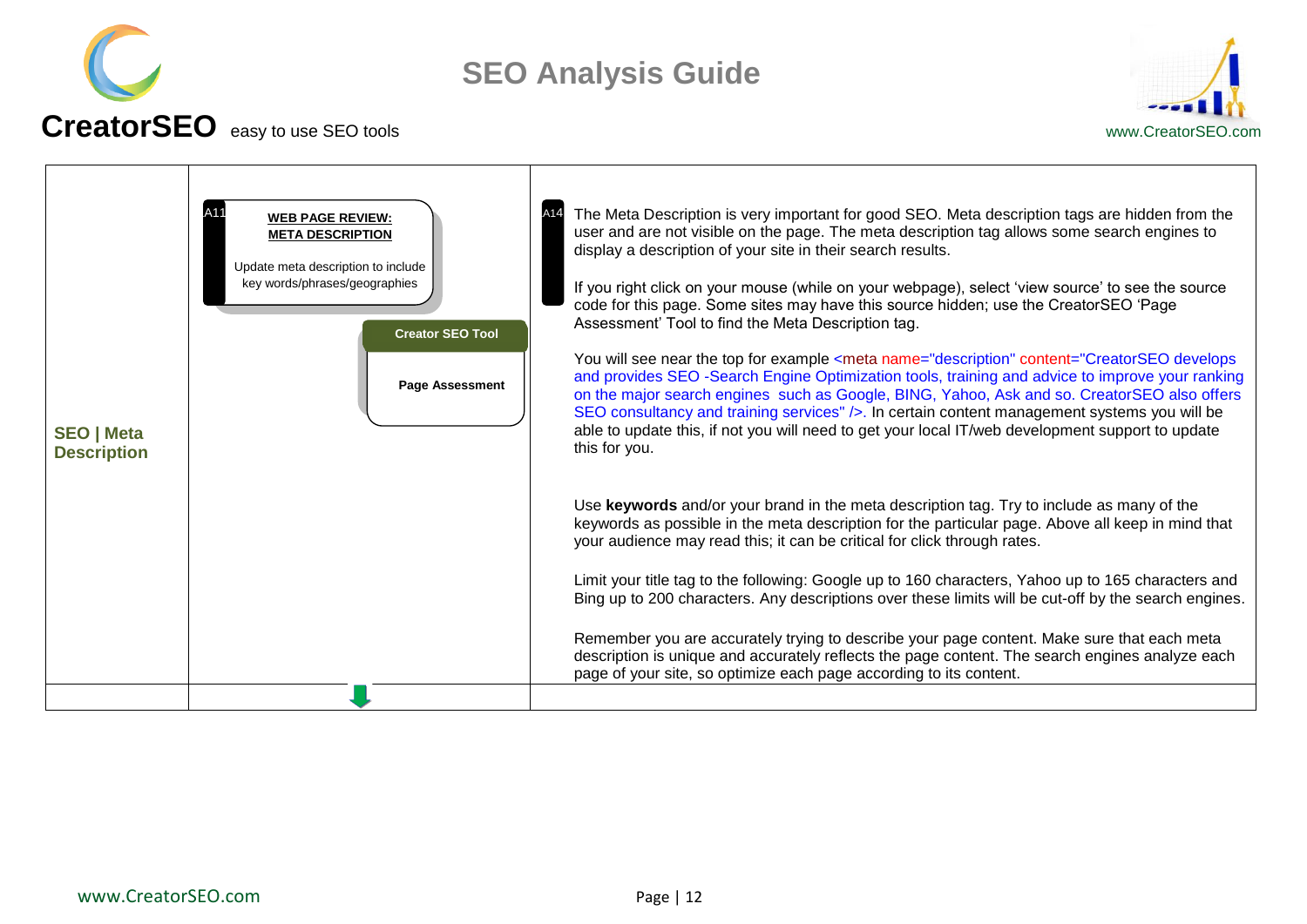



<span id="page-12-0"></span>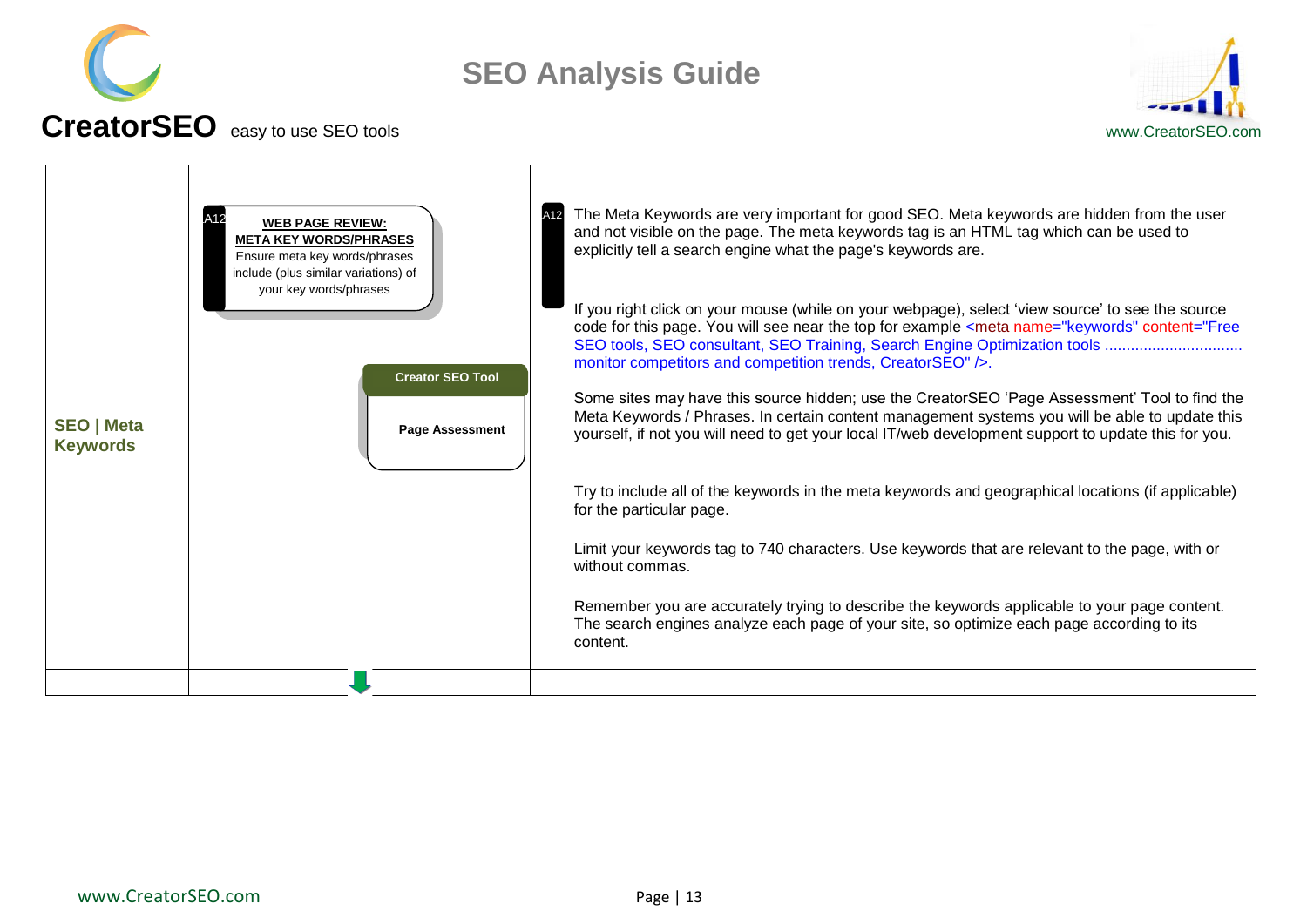



<span id="page-13-0"></span>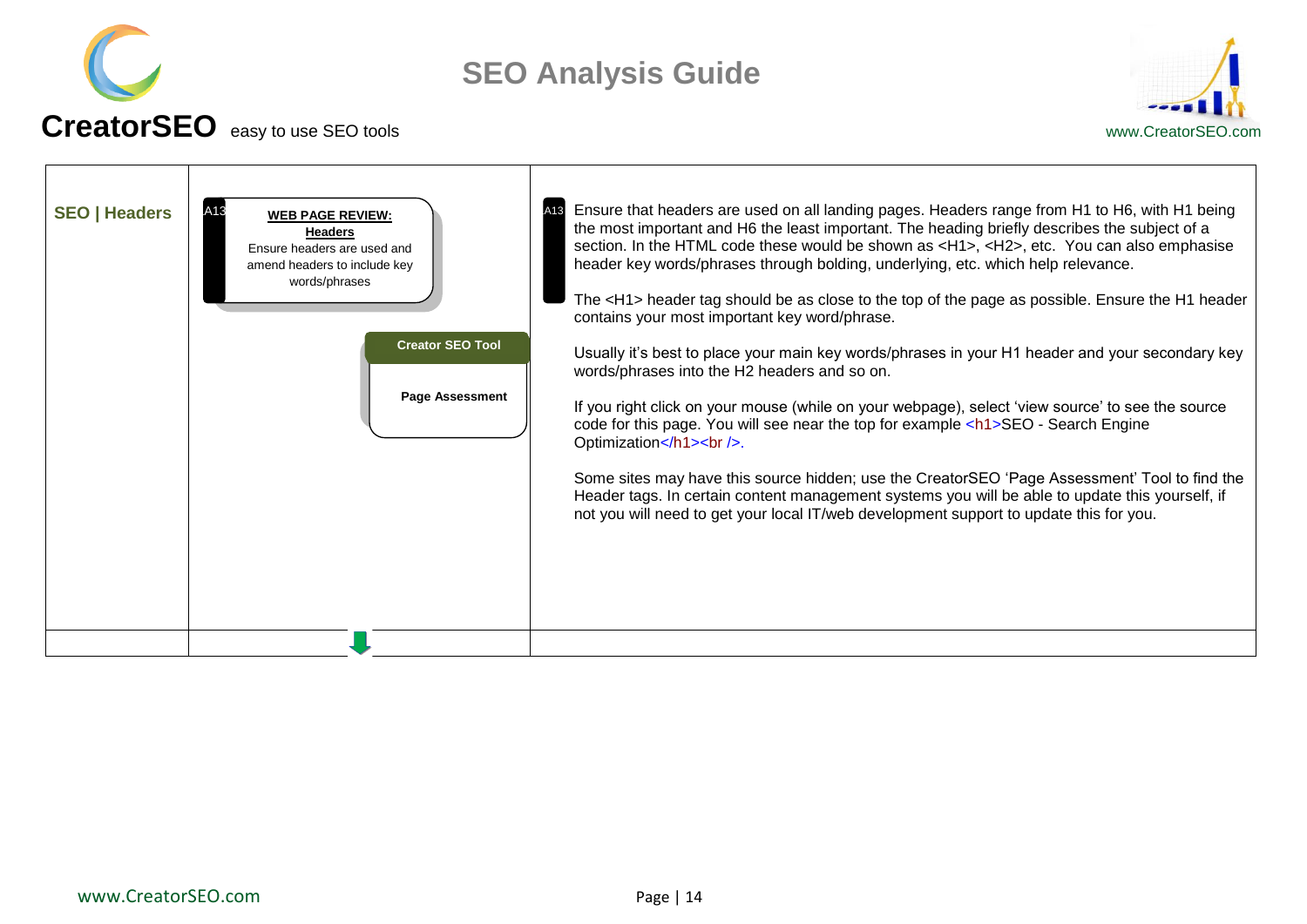



<span id="page-14-0"></span>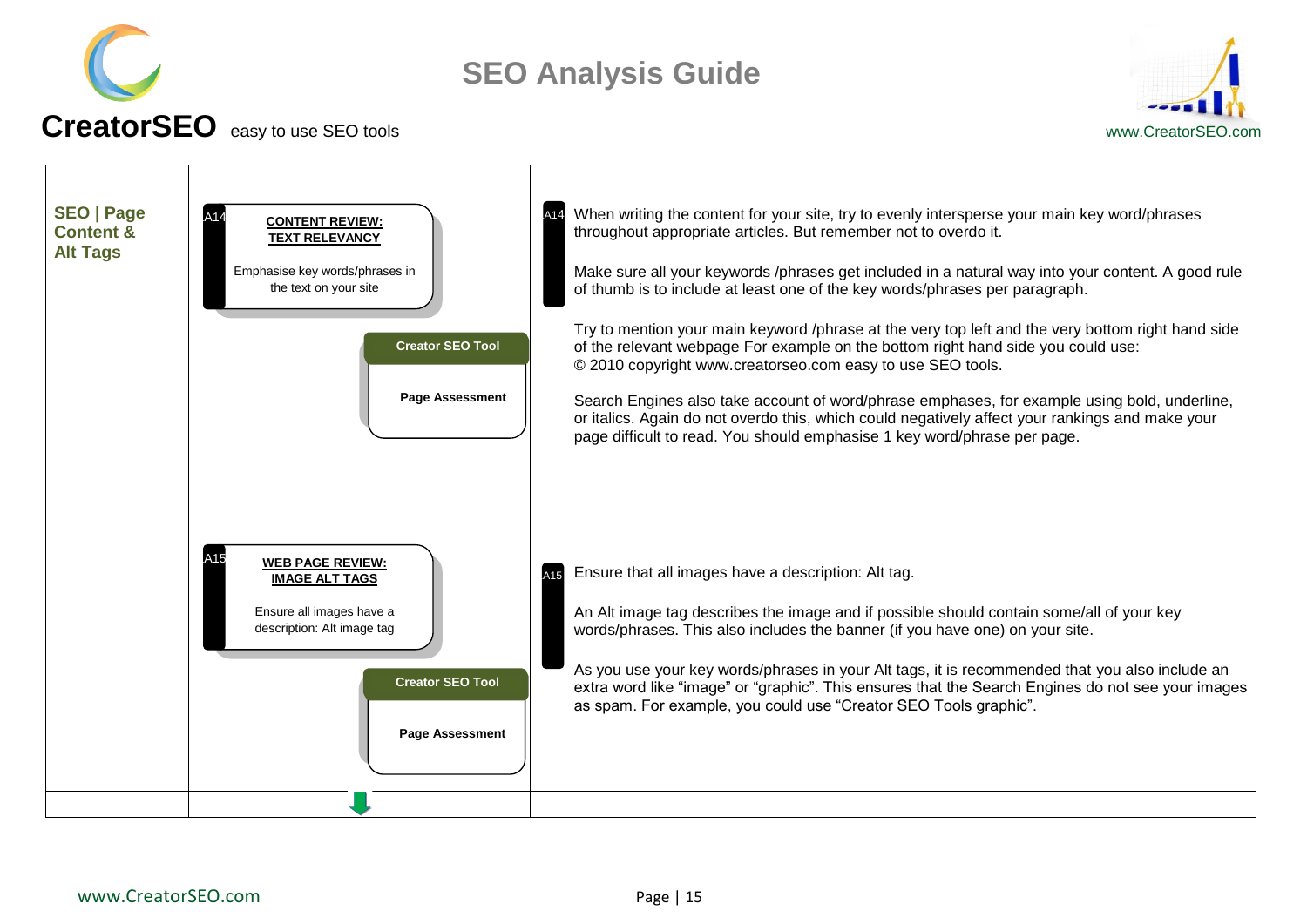



<span id="page-15-0"></span>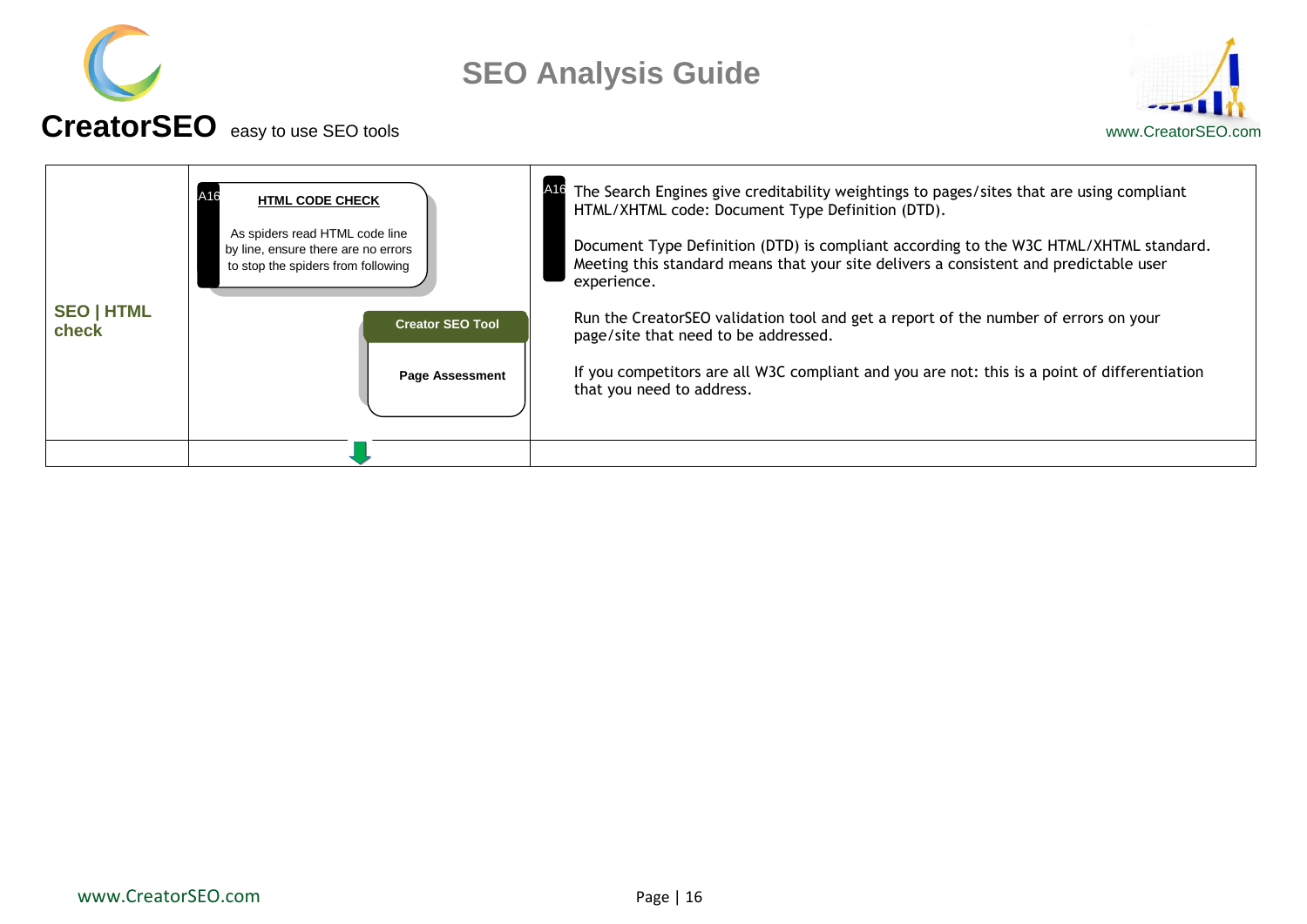



#### <span id="page-16-1"></span><span id="page-16-0"></span>**SEO | Domain name** It is believed that Google gives extra weightings when you have keywords in your domain name. When choosing a domain name for SEO purposes, there are some basic rules to follow: Do not use a name with a hyphen in it (miss spellings, poor branding and so on). - Try to include your main keyword in your domain (this on its own is probably unavailable). Include the chosen keyword with another word, ensuring that the domain can easily be remembered. For example CreatorSEO. These types of domains score high on SEO, awarded rankings and easy for people to recognize for linking. - Ideally get the .com version of your chosen domain name. Different geographies place different emphasis on others domain types such as .org, .net and so on. If you are only trading in a local geographical area maybe the local variation is applicable. For example using .co.uk in the UK market may be preferable to using .com. **SEO | Sitemaps** A sitemap is just a map of your site, i.e. you show the structure of your site on one single page; the sections, links and so on. Sitemaps make navigating your site easier for both the users of your site and for search engines. A lot of good sites now have two sitemaps per site: one for users and another for search engines. The requirements for the search engines can be slightly different. For example Google requires the sitemap to be in XML format while Yahoo accepts a HTML format. **DOMAIN NAME** This is the first thing a web spider see: a relevant domain name to your offering is ideal A17 **SITEMAP** Ensure you have an up to date sitemap  $A18$   $SIFMAP$   $A18$ A17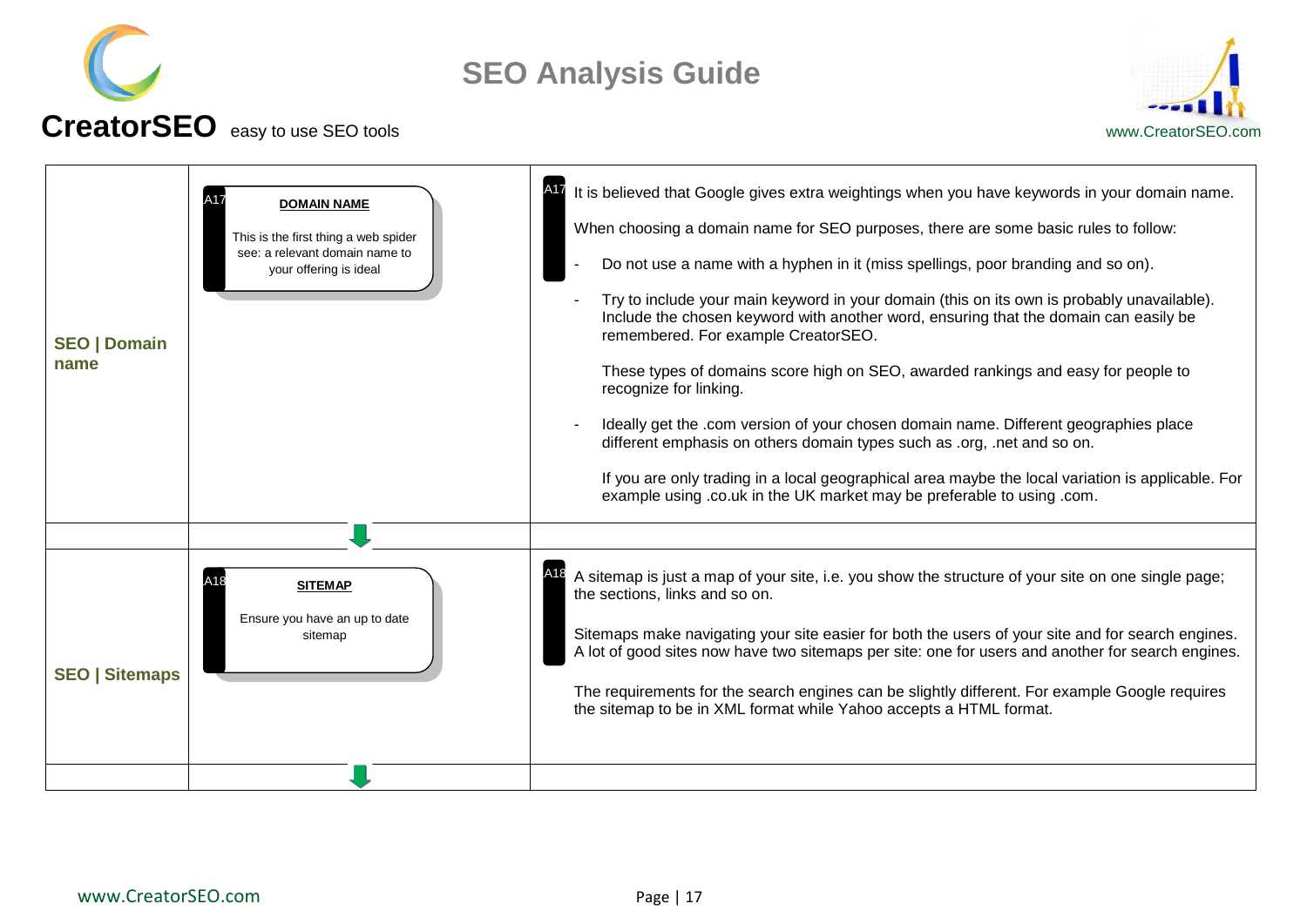



<span id="page-17-0"></span>